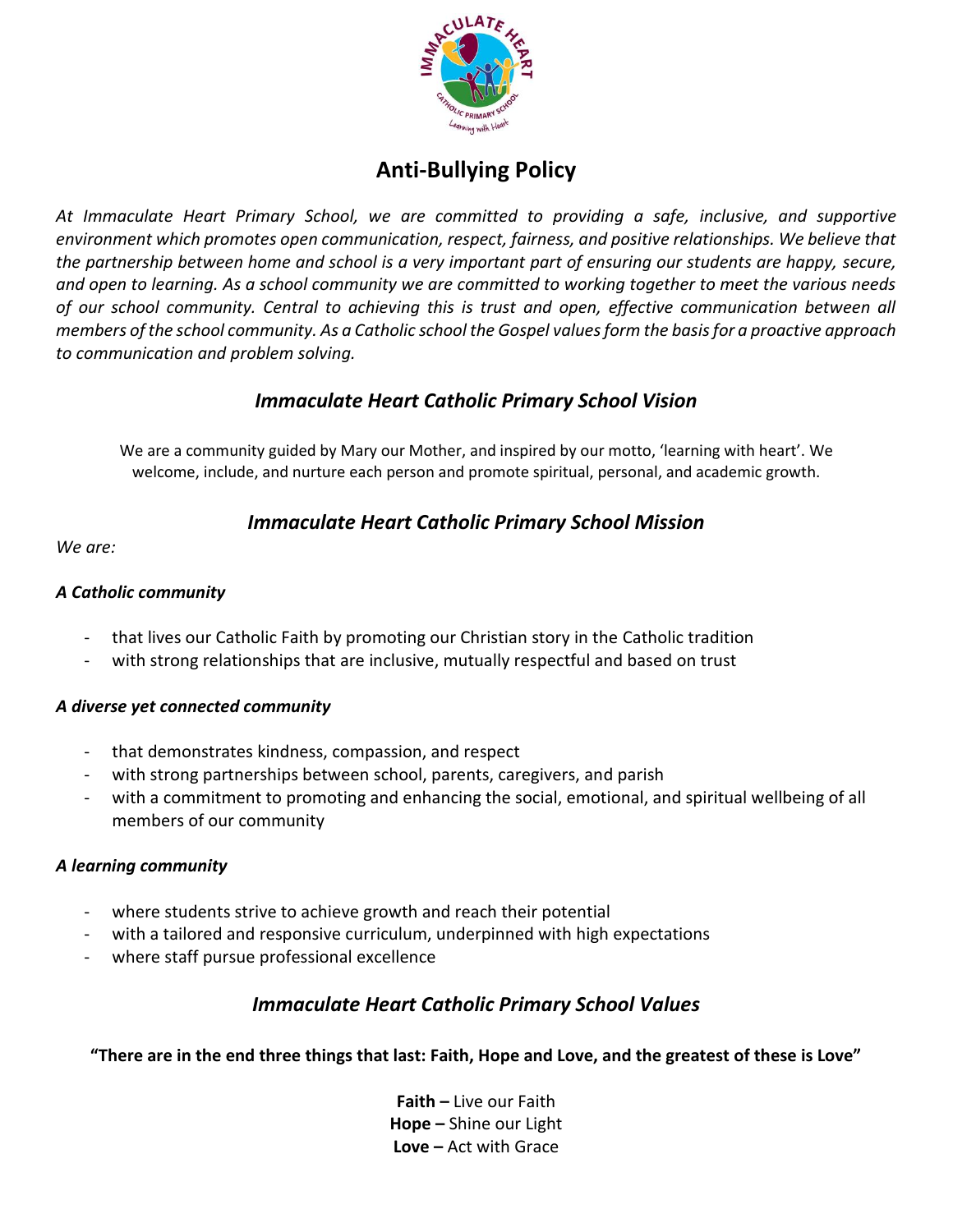

## **Policy Statement**

Student wellbeing and behaviour management has to be based on clear rules, forgiveness, the need and opportunity to say sorry, the realisation that we make choices – good and bad and that there are consequences of, and for, those choices and that the student gets another chance.

**Serious issues** – physical behaviour against another, sexual harassment, bullying and racial slurs all require investigation and referral to Admin immediately.

**Bullying** - Our policy recognises the fact that bullying and harassment can undermine our school community and may have long term effects for individuals. We aim to provide a safe, inclusive, caring, supportive and ordered learning environment free from bullying, harassment and violence. Bullying, including cyber bullying, harassment and violence, is not acceptable in this school, and will be dealt with seriously and promptly.

## **Purpose**

The purpose of this policy where:

- Create an environment in which:
	- o teachers can exercise their right to teach
	- o students can exercise their right to learn without interruption
	- o parents' rights to expect a quality education for their children may be fulfilled
- Assist students to make responsible choices about their behaviour and to accept the consequences of those choices
- Implement an approach to behavioural problems which:
	- o is consistent throughout the school
	- $\circ$  understood by the total school community and is consistent with the school's Mission and Vision statements
- Create a positive, respectful climate where students, teachers and parents can work together to help students solve their problems in a manner which will enhance self-esteem and promote responsible behaviour choices
- Provide guidelines to ensure appropriate and equitable treatment of students.

## **Scope**

The parents/carers, students and school staff each have specific responsibilities to ensure student welfare remains a priority.

## **Definitions**

#### **Duty of Care**

• Schools have a legal responsibility to provide a safe environment and adequate supervision.

**Bullying** 

• Bullying is defined as anything that a person does or says repeatedly and purposefully because he or she knows it will upset or hurt another person. This may be by gesture, verbal or physical harassment. The feelings of the victim are the key indicator of the existence of bullying or harassment. The intentions of the bully do not determine whether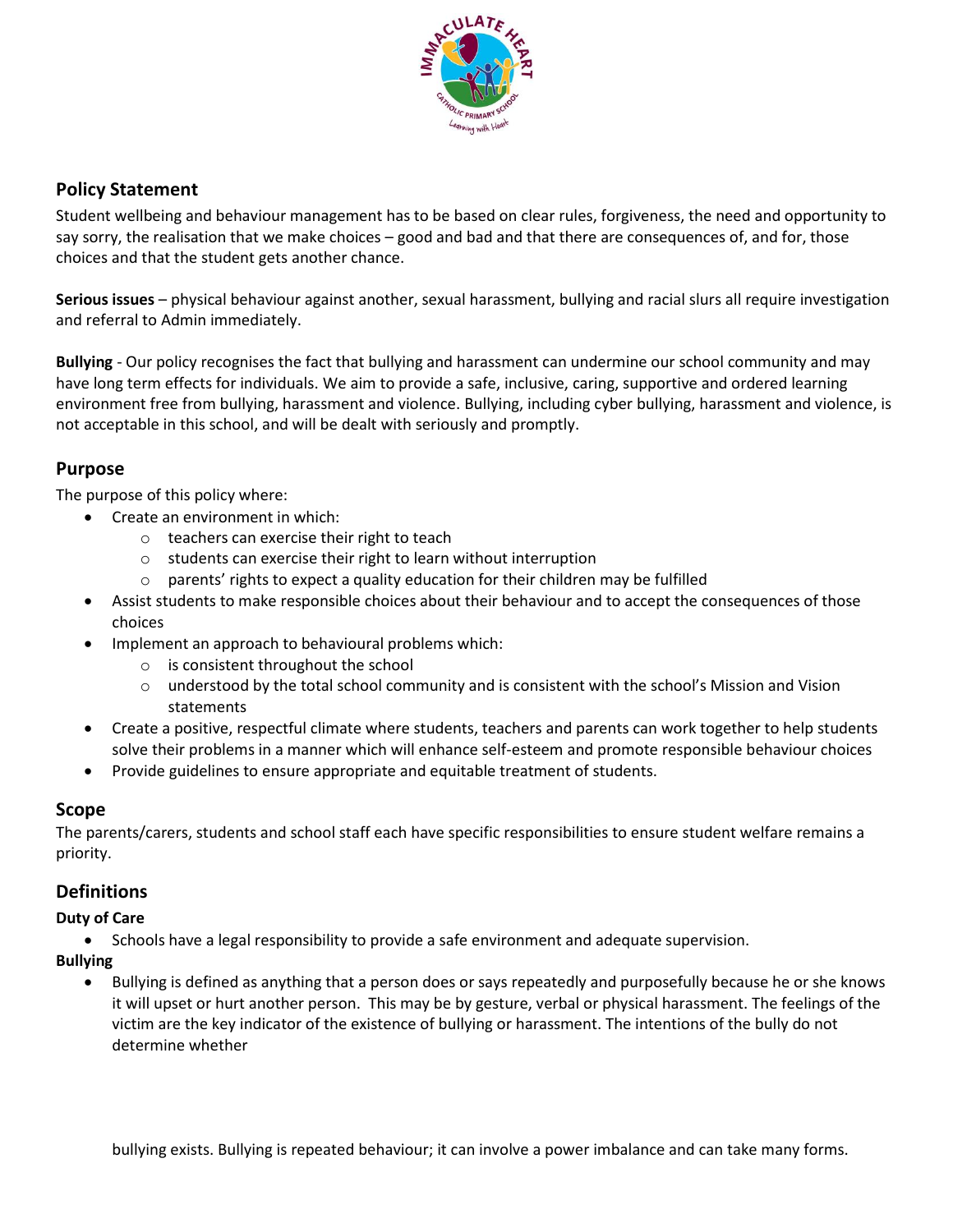

#### **Definition of Harassment**

• Harassment is behaviour that targets an individual or group due to their identity, race, culture or ethnic origin, religion, physical characteristics gender, sexual orientation, parenting or economic status, age, ability or disability and that offends, humiliates, intimidates or creates a hostile environment. Harassment may be an ongoing pattern of behaviour, or it may be a single act.

#### **Definition of Discrimination**

• Discrimination occurs when people are treated less favourably than others because of their race, culture or ethnic origin, religion, physical characteristics, gender, sexual orientation, marital, parenting or economic status, age, ability or disability. Discrimination is often ongoing and commonly involves exclusion or rejection.

#### **Definition of Violence**

• Violence is the intentional use of physical force or power, threatened or actual, against another person that results in psychological harm, injury or in some cases death. Violence may involve provoked or unprovoked acts and can be a single incident, a random act or can occur over time.

#### **Definition of Sexual Harassment**

• Sexual harassment is unwelcome sexual conduct which makes a person (male or female, of the same or opposite gender, same-sex attracted, bisexual or transgender) feel offended, humiliated and/or intimidated, where that reaction to the conduct is reasonable in the circumstances. Sexual harassment can be a single incident, repeated or continuous, direct or indirect, and take various forms.

#### **Example of Bullying and Harassment include (but are not limited to);**

- Physical: hitting, pushing, touching, grabbing, looks, stares, facial expressions, gestures, spitting, taking or damaging property
- Verbal or written: spoken or written insults, threats, suggestive comments, name-calling, unfair criticism, spreading rumours
- Indirect: excluding others from the game or group, spreading stories about others, spreading untrue stories about others
- Cyber: using e-mail, voice and text messaging, social networking sites, photographic and video images
- Graffiti: using pictures, tags or words
- Social: forming groups to leave out, ignore and disrespect; influencing, encouraging or organising someone else to be involved in any type of bullying or harassment.
- Sexual: unwanted sexual advances, other unwelcome conduct of a sexual nature; types of bullying and harassment such as that described above that is based on a person's sexuality or sexual orientation; abuse, comments, including name calling that suggests something about a person's sexuality or sexual orientation.

#### **Suspension**

• Withdrawal from classroom or playground and normally used, in extreme cases, as a precursor to expulsion.

#### **Expulsion**

• Withdrawal from the school.

# **Anti-Bullying Procedures**

At the beginning of the year and regularly throughout the year, rules, routines, rights and responsibilities are taught within each class. These are published in each classroom and cover all aspects of life within the school and are referred to in 'class meetings' when necessary to assist staff and students in responding to inappropriate behaviour by students.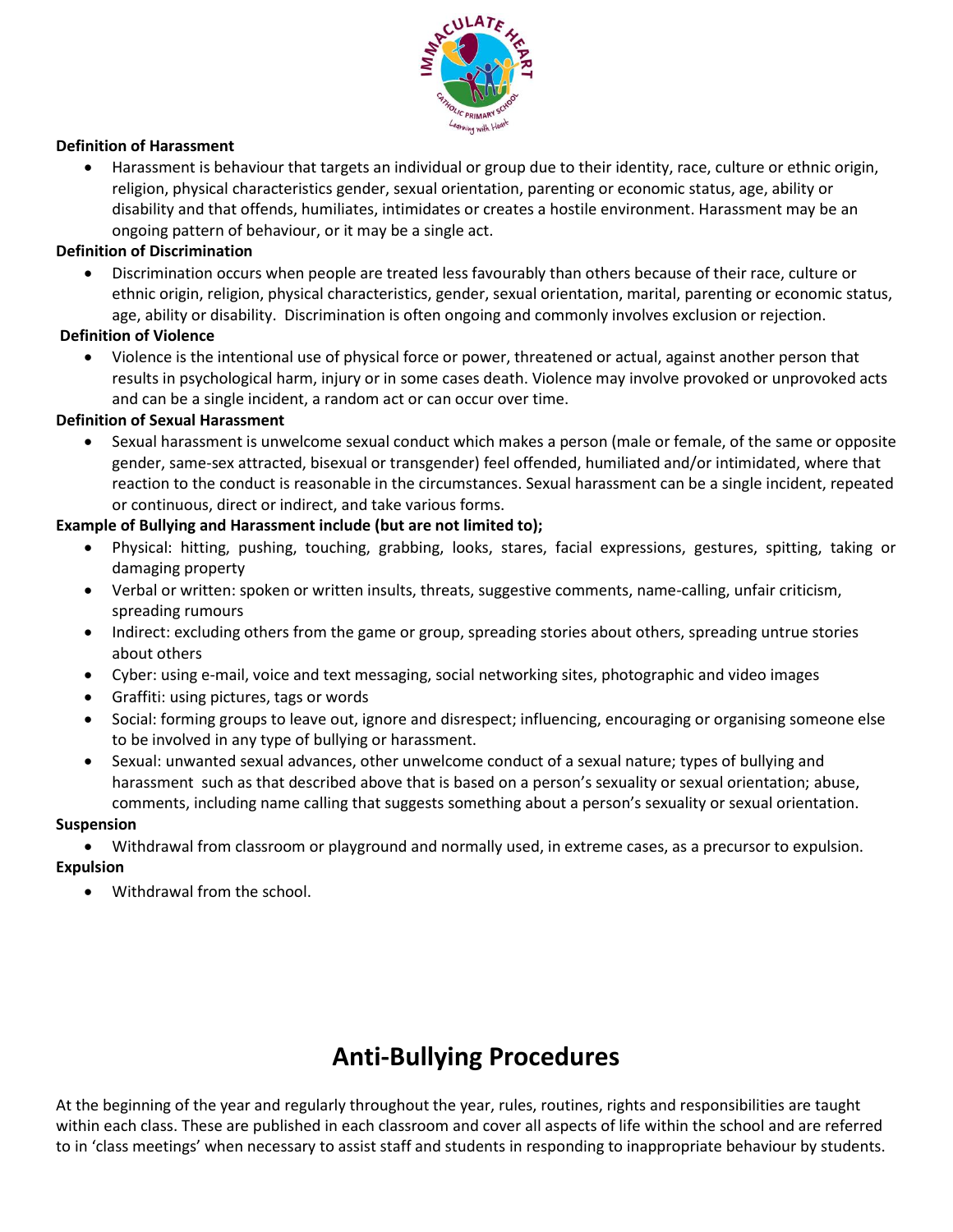

## **As a school staff we shall attempt to prevent bullying at Immaculate Heart by:**

- Being a role model in word and action at all times
- Being on the lookout for signs of distress or suspected incidents of bullying
- Making efforts to remove occasions for bullying by actively patrolling areas during playground duty
- Arriving at class lines on time
- Reporting bullying to the Principal or Admin team member
- Taking steps to empower victims before bullying begins
- Discussing with classes the question of bullying and discuss ways to prevent it
- Skilling the students in the class through conflict resolution exercises and assertive behaviour
- Following the School expectations and consequences consistently for all students.

### **Steps to counter bullying:**

- All reports of bullying will be taken seriously and will be reported to the Principal or Assistant Principal
- Teachers who learn of bullying actions will respond and report the actions to the Principal or Assistant Principal
- In the school curriculum, the topic of bullying will be discussed with the students and dealt with at the appropriate level. This will be done at the beginning of each school year in every class
- Anyone present when bullying occurs has an obligation to try to prevent it.
- Parents who have concerns of possible bullying are strongly advised to contact the school.

#### **Responsibilities of students:**

- To 'talk to an adult' (eg. a parent, teacher, staff member) if they are being bullied or if they see someone else being bullied – both at school and on the way to or from school
- To help someone who is being bullied
- To not bully others

#### **Responsibilities of parents**

- To watch for signs that their child may be being bullied eg. unwillingness to attend school, a pattern of headaches, missing equipment, requests for extra money, damaged clothes or bruising
- To speak to someone on staff (classroom teacher first) if their child is being bullied, or they suspect that this is happening
- To encourage their child to seek support if they are bullied

#### **Reporting Bullying**

Incidences of bullying can be reported to any teacher, school officer, or school leadership team by students and their parents. Any bullying incidences that are dealt with will be recorded.

#### **Procedures for reported incidence of bullying:**

Steps to be followed upon report of bullying:

- Incidents of bullying reported
- Incidents relayed to appropriate person if necessary
- Appropriate person interviews alleged perpetrator, victim and any bystanders to establish facts

#### **Act of bullying verified:**

- Appropriate person counsels so that person who bullied is aware of the effect on victim
- Appropriate person ensures the perpetrator acts in a responsible and constructive way to remedy the situation (written or verbal apology also needs to be given)